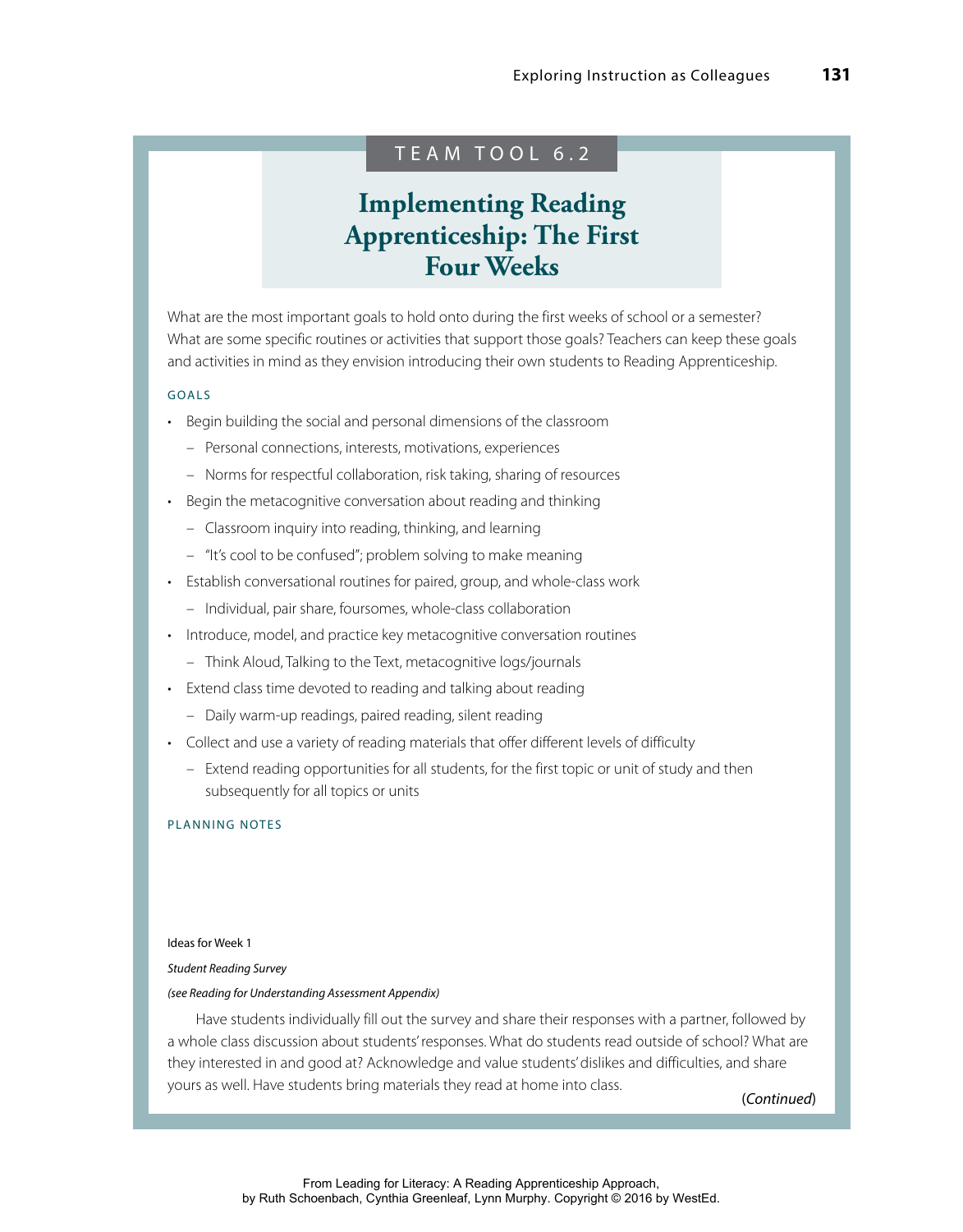#### *Personal History‐/Math‐/Science‐/English‐Reading History*

#### *(see Reading for Understanding Box 3.9)*

Have individuals reflect on and capture their own subject area reading history with words, pictures, or a combination of both. Have students share their history with a partner, and then combine two sets of partners into a foursome to discuss commonalities and differences. End with a whole-class discussion of what discourages and supports students' reading and learning in a subject area, what resources they are bringing to the class, and what kind of classroom community they want to create. Use that discussion as a means to create norms for class work.

# *Developing Norms*

# *(see Reading for Understanding Box 3.4)*

Let students know that they have the power to create a safe, productive classroom and that you will help them. Invite them to describe what is important to them in a learning environment: What helps and what hurts?

#### *Capturing the Reading Process/Reading Strategies List*

#### *(see Reading for Understanding Box 4.3)*

Using a high-interest and accessible text, have students read individually and write about what they did to make sense of the reading. Have them share with a partner and then in a whole group discussion. Make a list of the reading strategies they share and post it on the wall in the classroom. Emphasize how much they know about reading and how much they can offer one another as learners. Let them know that they will continue to add to this class Reading Strategies List.

#### *Introduce Metacognition: Think Aloud with Pipe Cleaners*

#### *(see Reading for Understanding Box 4.2)*

With a nonreading task such as this one, have students learn to externalize their thinking processes. Explain how becoming metacognitive will help them monitor and control their thinking and learning, and how sharing their thoughts will help the whole class. Debrief as a class: acknowledge the difficulties associated with thinking aloud, and value students' willingness to take risks.

#### *Model Think Aloud*

#### *(see Reading for Understanding Box 3.10)*

Using materials from students' outside‐of‐class reading, demonstrate your own comprehension processes and problems with these unfamiliar materials. Model the Think Aloud with other high‐interest reading materials. Have students use the Metacognitive Bookmark (Box 4.7) to identify your thinking processes.

#### *Use Think Aloud to Model Discipline‐Specific Reading Processes*

#### *(see Reading for Understanding Box 4.6)*

As you introduce course materials, again model the Think Aloud to help students see how you approach these disciplinary materials. Model discipline‐specific reading strategies—such as wondering about point of view, identifying rhetorical devices, or comprehending data arrays—and help students see how discipline‐specific reading processes can help them read more productively.

#### *Other Ideas*